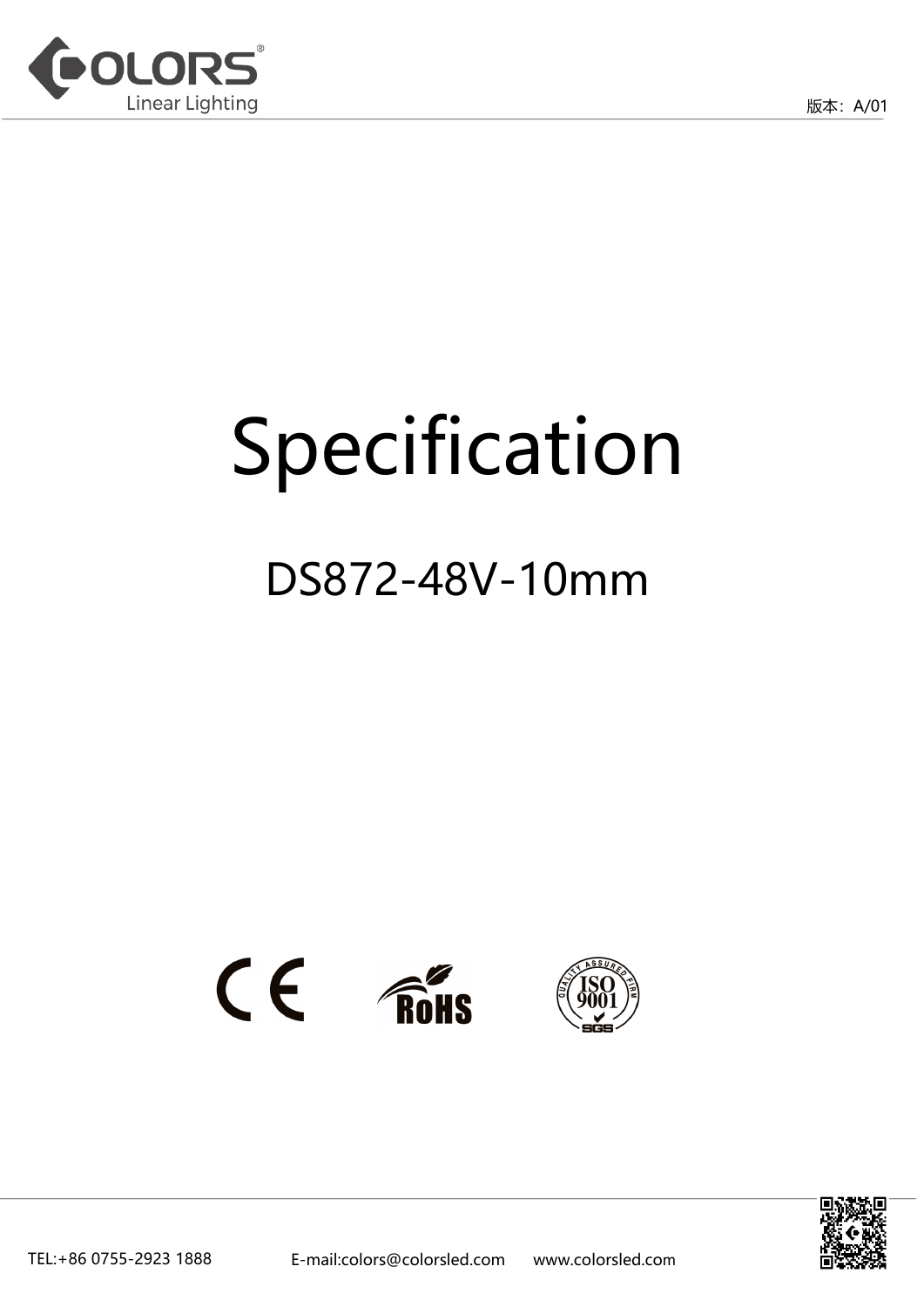

## ▼General description

●60m long strip driven by one end power supply with the same brightness from end to end

●Wide range of input voltage/reverse connecting&over temperature protection

- ●MAX 60℃ operating temperature
- $\bullet$ Ta: -25~60°C; Tc: 75°C (max)

### ▼Dimension



Min. bend diameter:Φ60mm(2.36inch)

 $-150$ 

Mounting: 3M tape

IP: IP20/IP65/IP67/IP68

 $-7 + 180$ 

150

120

90

60 UNIT:cd

C0/180,118.6

※Warranty: 5years

 $-120$ 

-90







Photometric of 1M strip AAI Figure

※Max.length data is based on no current difference from end to end

※Warranty is based on indoor use

-30

**Height** 

Eavg, Emax

Angle:118.61deg

Diameter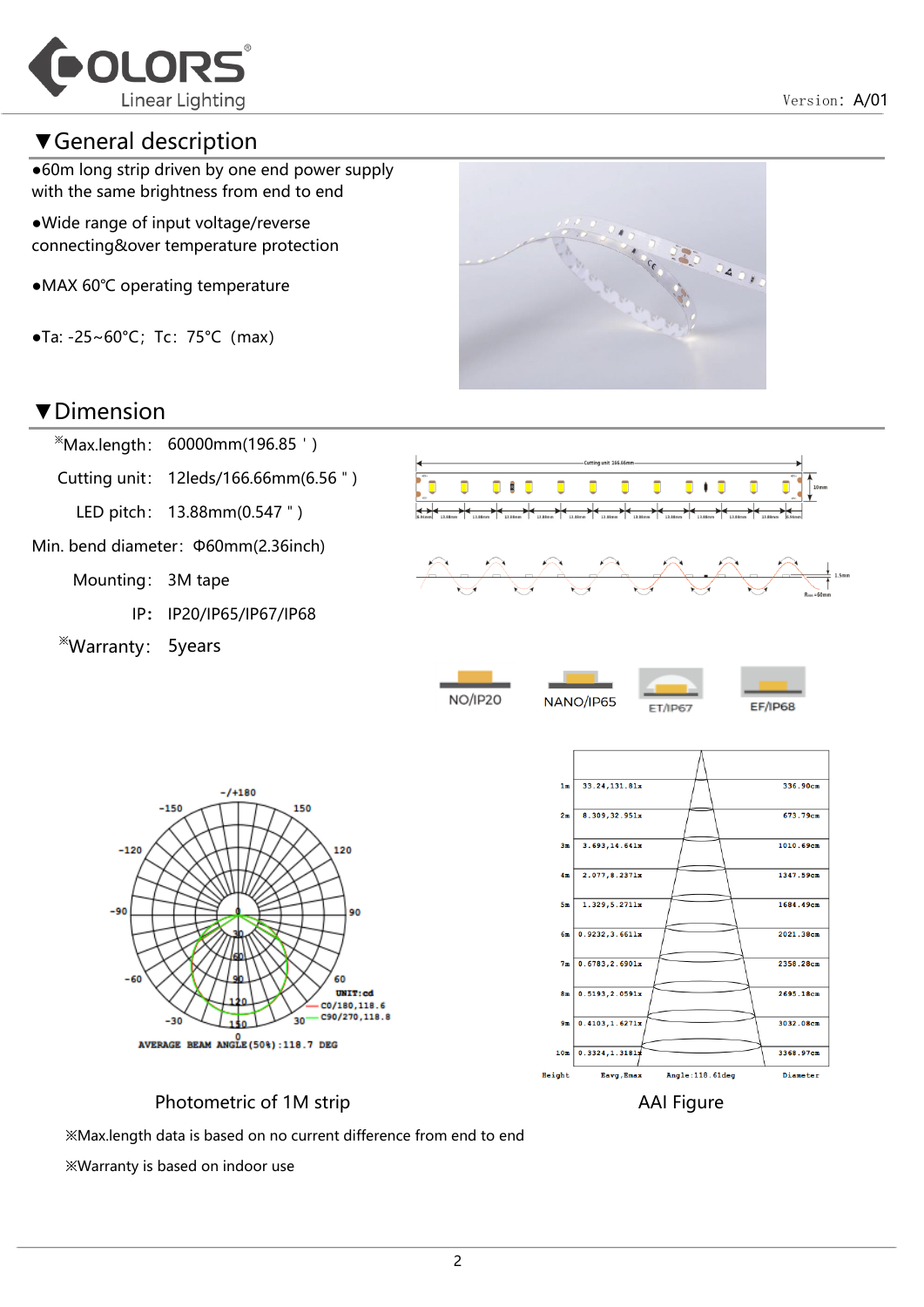

## ▼Electronic & output data

| Input voltage: DC48V | Rated current: 0.069A(1m) /4.14A(60m)                 |       |           |      |                            |
|----------------------|-------------------------------------------------------|-------|-----------|------|----------------------------|
|                      | Typical Powe: 3.31W(1m) /198W(60m)<br>CRI: 90/95      |       |           |      |                            |
| Max.power: 3.74W/m   | On-off times: 10000 (test times)                      |       |           |      |                            |
|                      | Power range: 2.88 ~ 3.74W/m<br>Copper foil: 3oz       |       |           |      |                            |
| <b>CRI</b>           | Color<br><b>CCT</b>                                   |       | Lumen(lm) | Im/W | Energy<br>efficiency class |
| 95                   | <b>SW</b>                                             | 2700K | 250       | 76   | $A+$                       |
| 95                   | <b>WW</b>                                             | 3000K | 265       | 80   | $A+$                       |
| 95                   | <b>PW</b>                                             | 3500K | 265       | 80   | $A+$                       |
| 95                   | <b>NW</b><br>4000K                                    |       | 300       | 91   | $A+$                       |
| 90                   | GW<br>1900K                                           |       | 295       | 79   | $A+$                       |
| 90                   | LW                                                    | 2300K | 330       | 88   | $A+$                       |
| 90                   | SW                                                    | 2700K | 350       | 94   | $A++$                      |
| 90                   | <b>WW</b>                                             | 3000K | 360       | 98   | $A++$                      |
| 90                   | PW                                                    | 3500K | 374       | 100  | $A++$                      |
| 90                   | <b>NW</b>                                             | 4000K | 380       | 103  | $A++$                      |
| 90                   | <b>DW</b>                                             | 5000K | 380       | 103  | $A++$                      |
| 90                   | W                                                     | 6000K | 360       | 98   | $A++$                      |
|                      | 1. The tolerance of output data can be vary up to 15% |       |           |      |                            |

2.the output data tested according to IES TM-30-15

3.the output data is based on IP20/1merter, data of 40m in only for reference

4.IP protection process leads changes to size, CCT and luminous flux

#### ▼BIN

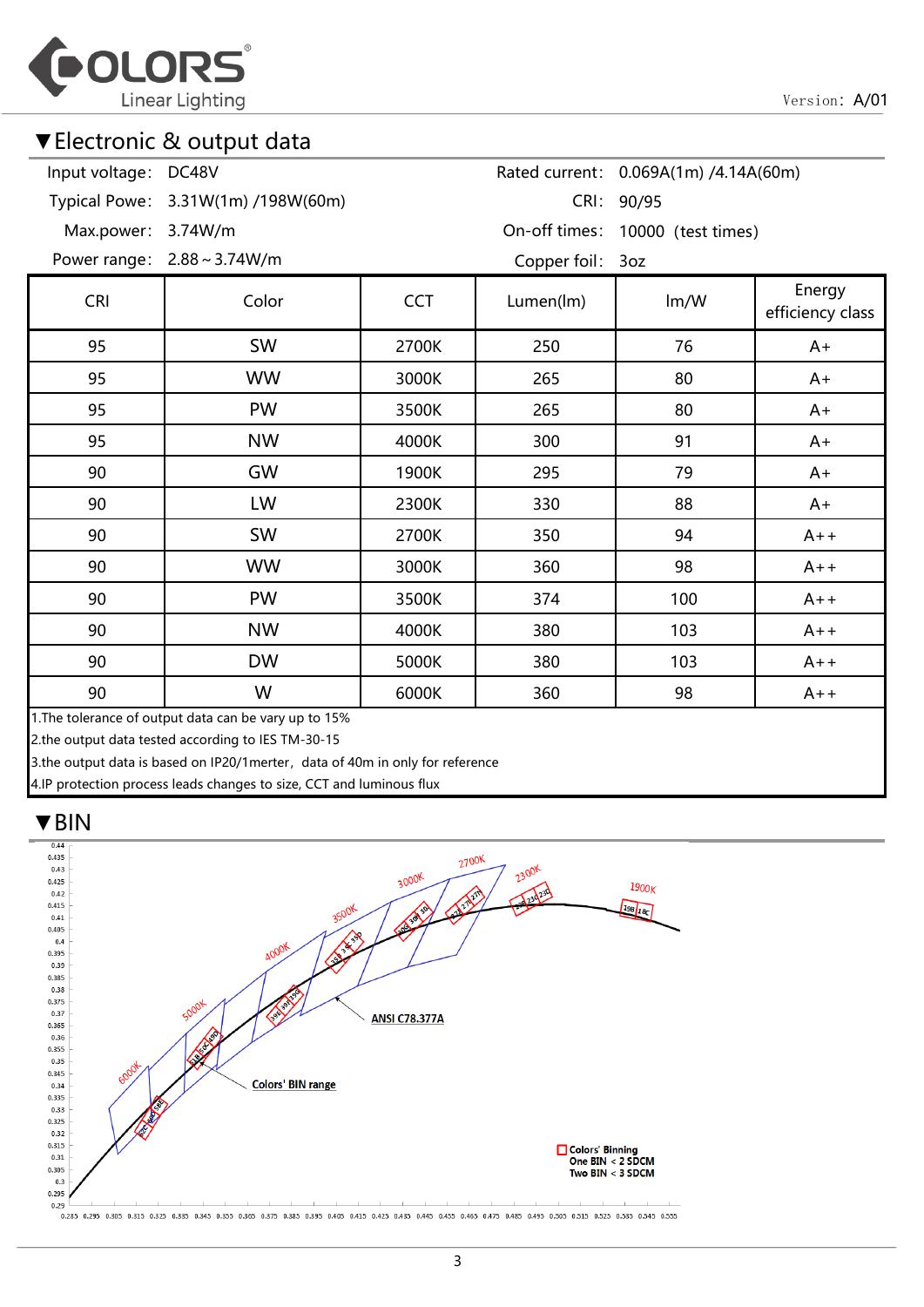

## ▼IP Process

| <b>IP Process</b> | Picture        | description              | <b>Size</b>  | optional CCT/color for<br>finished product              | lumen output<br>rate |
|-------------------|----------------|--------------------------|--------------|---------------------------------------------------------|----------------------|
| <b>NO</b>         | NO/IP20        | No proof                 | $10mm*1.5mm$ | 1900K/2300K/2700K<br>/3000K/3500K/4000K<br>/5000K/6000K | 100%                 |
| <b>NA</b>         | NANO/IP65      | Nano-proof               | $10mm*1.5mm$ | 1900K/2300K/2700K<br>/3000K/3500K/4000K<br>/5000K/6000K | 98%                  |
| ET                | ET/IP67        | <b>Extrusion tube</b>    | 12mm*4.8mm   | 1900K/2300K/2700K<br>/3000K/3500K/4000K<br>/5000K/6000K | 88%                  |
| EF                | <b>EF/IP68</b> | <b>Extrusion filling</b> | 12mm*5mm     | 2300K/2900K/3400K/3<br>850K/5800K/8750K/15<br>000K      | 86%                  |

## ▼Accessories Information

| Name                          |  | Picture | Code            | description                                                                                                 |
|-------------------------------|--|---------|-----------------|-------------------------------------------------------------------------------------------------------------|
| Connector for<br>wire and FPC |  |         | 94-03-00-0037   | 10mm width, 2PIN connector of wire<br>and FPC, suitable for white color strip,<br>NO/NA, 2PIN wire 18-22AWG |
| Connector for<br>FPC and FPC  |  |         | 94-42-621020004 | 10mm width, 2PIN connector of FPC<br>and FPC, suitable for white color<br>strip, NO/NA                      |
| Slim<br>connector             |  |         | 94-03-00-0064   | TSC-10-2, suitable for 10mm fpc to fpc<br>connection, IP20, 2pin, 10pcs per bag                             |
| FPC with wire                 |  |         | 94-03-00-0067   | wire connection when using together<br>with TSC-10-2, IP20, 2PIN, 10PCS per bag                             |
| Mounting<br>groove            |  |         | 94-02-00-0025   | Transparent PVC mounting<br>groove, suitable for 10mm FPC, silicone<br>extruded EF/ET strip                 |
| <b>Fixed Clip</b>             |  |         | 94-02-00-0003   | Silicone clip, screw: PA 3*8mm, suitable<br>for 10mm FPC, EH/EF/ET strip                                    |
| <b>Fixed Clip</b>             |  |         | 94-02-00-0018   | transparent, 3*8mm self-tapping<br>screws, suitable for 10mm FPC, NO/NA<br>LED strip                        |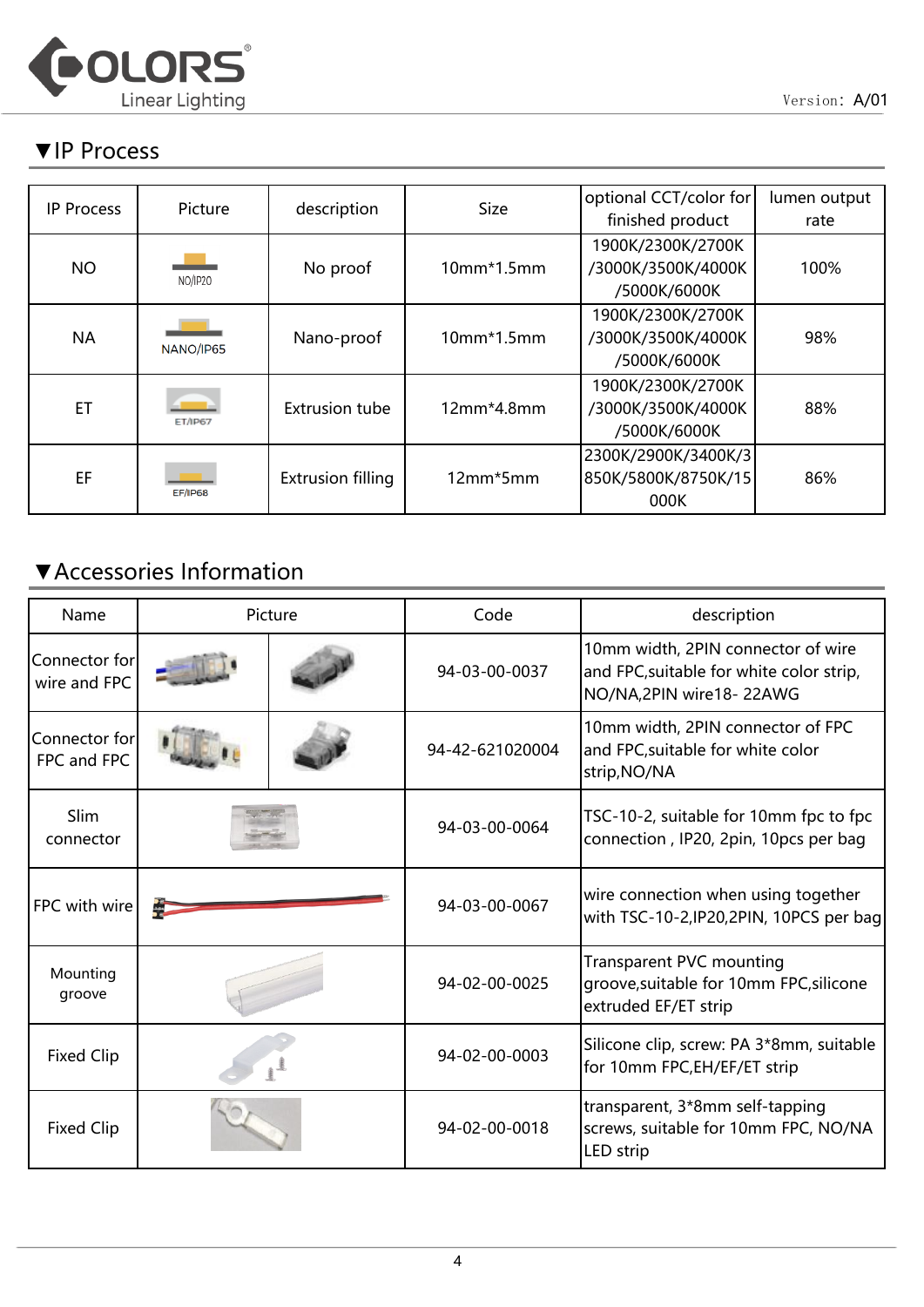

Version: A/01

| Silicone end<br>cap set | 94-02-00-0022  | Silicone end cap set, including end cap<br>and plug, suitable for 10mm FPC,<br>EH/ET/EF silicone extrusion strip |
|-------------------------|----------------|------------------------------------------------------------------------------------------------------------------|
| Stopper glue            | 94-16-03010001 | Silicone gel, suitable for ST/ET/EH/EF/SF<br>waterproof LED strip                                                |

## ▼Order Code Formats

|    | 1: Category      | 2: LED           | 3: LED/m              | 4: Voltage      | 5:FPC Width    | 6: IP Process                  | 7: CRI                 | 8: CCT                                   |
|----|------------------|------------------|-----------------------|-----------------|----------------|--------------------------------|------------------------|------------------------------------------|
| DS |                  | 8<br>2835        | 72<br><b>72 LED</b>   | 48<br>48V       | 10mm<br>10     | <b>NO</b><br><b>NO</b>         | 9<br>> 90              | GW<br>1900K                              |
|    |                  |                  |                       |                 |                | <b>NANO</b><br><b>NA</b>       | H<br>>95               | 2300K<br>LW                              |
|    |                  |                  |                       |                 |                | <b>Extrusion tube</b><br>ET    |                        | 2700K<br>SW                              |
|    |                  |                  |                       |                 |                | <b>Extrusion filling</b><br>EF |                        | 3000K<br><b>WW</b><br>3500K<br><b>PW</b> |
|    |                  |                  |                       |                 |                |                                |                        | 4000K<br><b>NW</b>                       |
|    |                  |                  |                       |                 |                |                                |                        | <b>DW</b><br>5000K                       |
|    |                  |                  |                       |                 |                |                                |                        | 6000K<br>W                               |
| DS |                  | 8                | 72                    | 48              | 10             | <b>NO</b>                      | 9                      | <b>NW</b>                                |
|    |                  |                  |                       |                 |                |                                |                        |                                          |
|    | 9: Silk Printing | 10: Entery cable | 11: Wire type         | 12: Wire length | 13: Tape type  | 14: Label Type                 | 5: Strip Leng          |                                          |
| N  | Neutral          | Single<br>S      | A d and black cak     | 12cm<br>012     | White 3M<br>W  | <b>COLORS</b><br>$\mathsf{C}$  | 0100<br>1 <sub>m</sub> |                                          |
| C  | <b>COLORS</b>    | D<br>Doubel      | <b>B</b> SM-male wire | 020<br>20cm     | Yellow 3M<br>Υ | <sub>S</sub><br>Customized     | 0500<br>5 <sub>m</sub> |                                          |
| S. | Customized X     | Nothing          | C SM-female wire 050  | 50cm            | Red tape<br>R  |                                | 6000 60m               |                                          |
|    |                  |                  | Nothing<br>X          | 100cm<br>100    | Nothing<br>X   |                                |                        |                                          |
|    |                  |                  |                       | Nothing<br>0    |                |                                |                        |                                          |
|    | ${\sf N}$        | D                | A                     | 012             | W              | C                              | 6000                   |                                          |
|    |                  |                  |                       |                 |                |                                |                        |                                          |
|    |                  |                  |                       |                 |                | DS8724810NO-9NWNDA012WC6000    |                        |                                          |

▼Packing

## General customized package



| <b>IP Process</b> | Product      | Product | Product                          | Product net      | Net weight per box | Gross  | Package sizel |
|-------------------|--------------|---------|----------------------------------|------------------|--------------------|--------|---------------|
|                   | size(mm)     |         | quantity(m/reel) quantity/(m/cas | weight(kg)       | (kg)               | weiaht | (cm)          |
| <b>NO</b>         | 60000*10*1.5 | 60      | 600                              | .385             | 13.85              |        | 41*41*26      |
| <b>NA</b>         | 60000*10*1.5 | 60      | 600                              | $\overline{.42}$ | 14.2               | 15.55  | 41*41*26      |

Remark: data with 10% tolerance